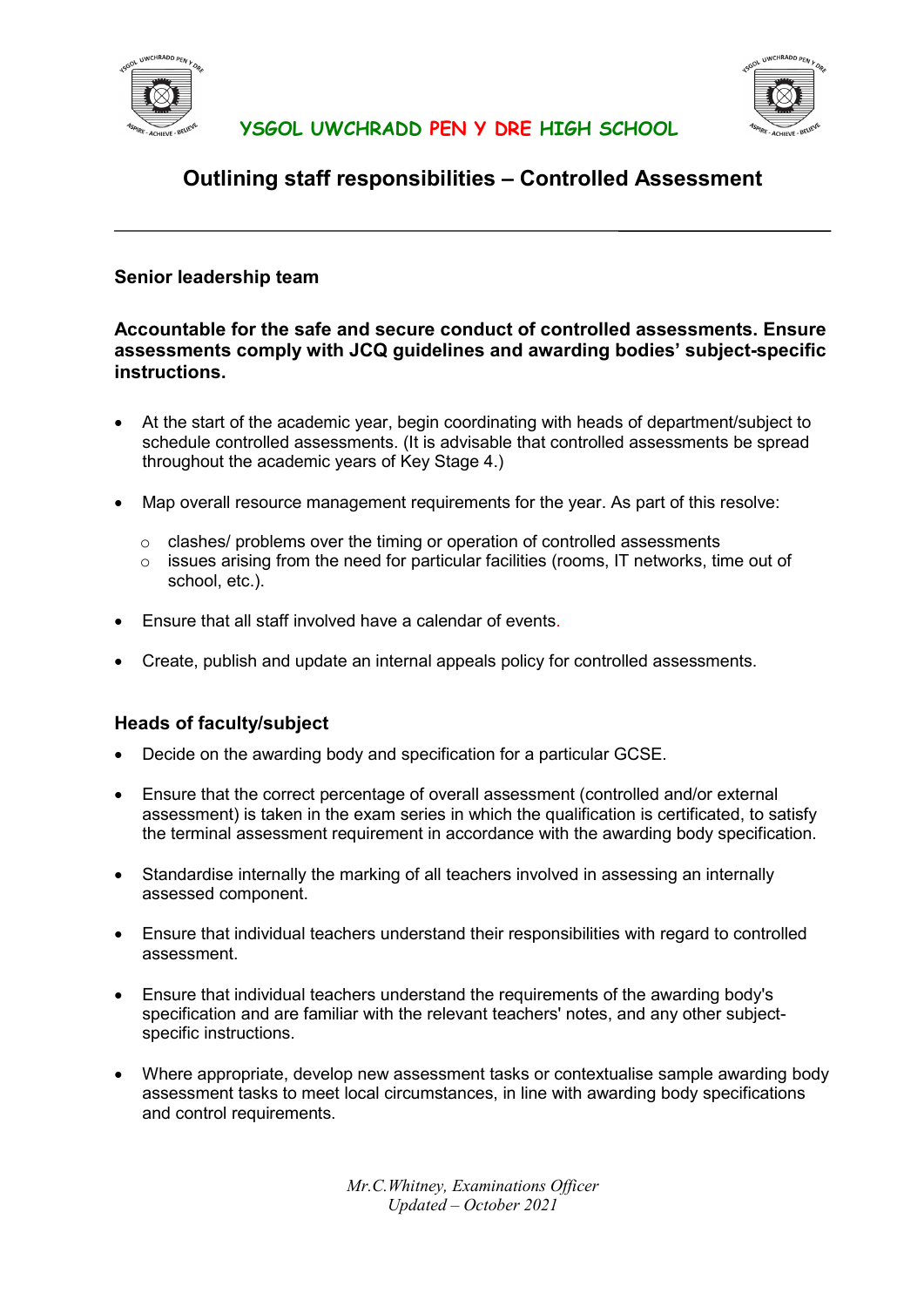



- Supply to the exams office details of all unit codes for controlled assessments. Update the examinations officer of pupil entries, in writing (email).
- Ask the appropriate Additional Learning Needs Co-ordinator (ALNCo) for any assistance required for the administration and management of access arrangements.

#### **Teaching staff**

- Understand and comply with the general guidelines contained in the JCQ publication *Instructions for conducting controlled assessments* (2009).
- Understand and comply with the awarding body specification for conducting controlled assessments, including any subject-specific instructions, teachers' notes or additional information on the awarding body's website.
- Supply to the exams office details of all unit codes for controlled assessments. Update the examinations officer of pupil entries, in writing (email).
- Obtain confidential materials/tasks set by awarding bodies in sufficient time to prepare for the assessment(s) and ensure that such materials are stored securely at all times.
- Supervise assessments (at the specified level of control). Undertake the tasks required under the regulations, only permitting assistance to students as the specification allows.
- Ensure that students and supervising teachers sign authentication forms on completion of an assessment.
- Mark internally assessed components using the mark schemes provided by the awarding body. Submit marks through the exams office to the awarding body when required, keeping a record of the marks awarded.
- Retain candidates' work securely between assessment sessions (if more than one). Inform the faculty leader of where the work is stored.
- Keep accurate records of attendance, communication with parents etc
- Post-completion, retain candidates' work securely until the closing date for enquiries about results. In the event that an enquiry is submitted, retain candidates' work securely until the outcome of the enquiry and any subsequent appeal has been conveyed to the centre.
- Ask the appropriate Additional Learning Needs Co-ordinator (ALNCo) for any assistance required for the administration and management of access arrangements.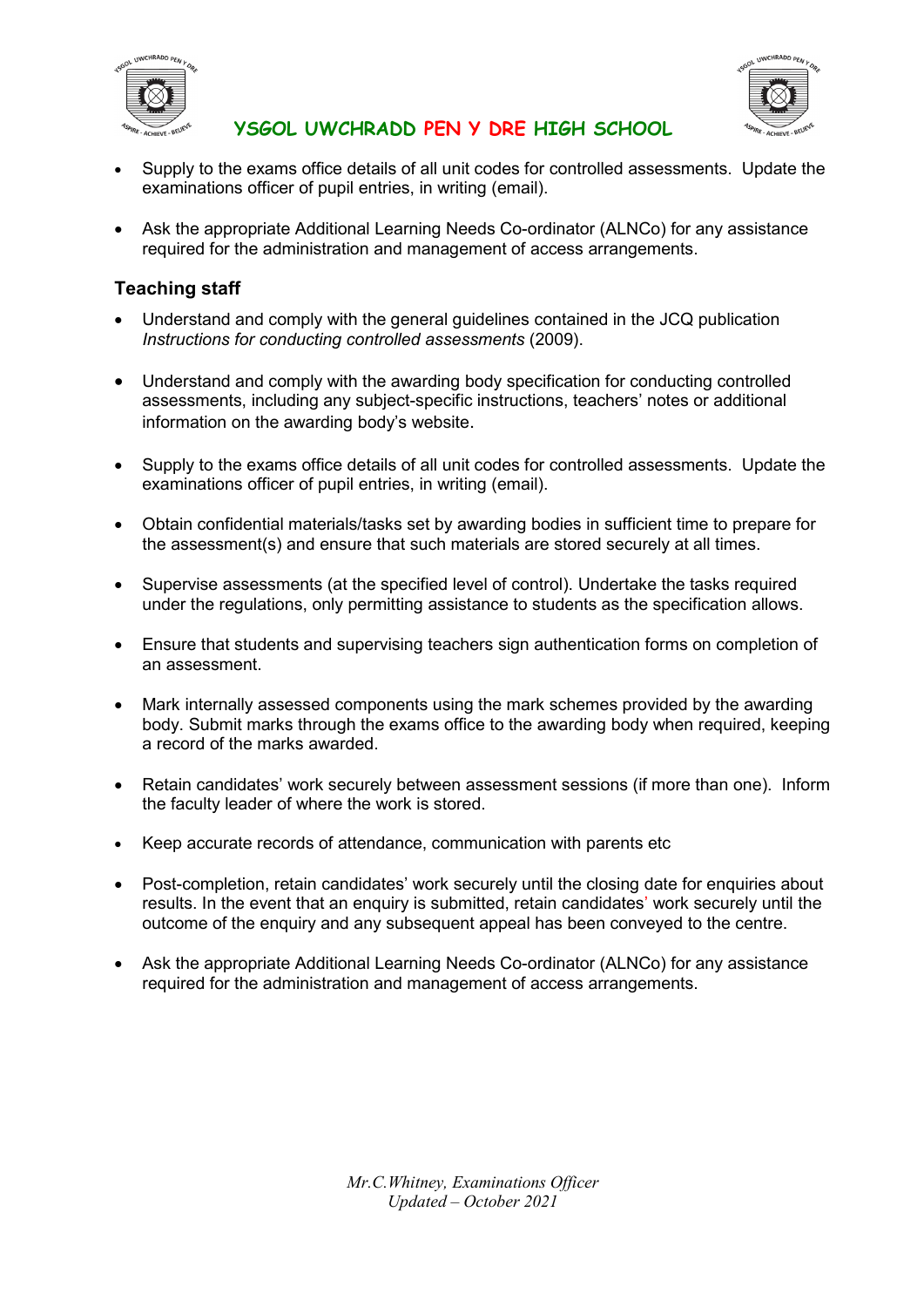



### **Exams office staff**

- Enter students for individual units, whether assessed by controlled assessment, external exam or on-screen test, before the deadline for final entries.
- Enter students' 'cash-in' codes for the terminal exam series.
- Where confidential materials are directly received by the exams office, to be responsible for receipt, safe storage and safe transmission, whether in CD or hard copy format.
- Download and distribute marksheets for teaching staff to use, and collect and send marksheets to awarding bodies before deadlines.
- Check the access arrangements list for pupils who are entitled to additional support\inform the Additional Learning Needs Co-ordinator (ALNCo) of the need for support and assistance required for the administration and management of access arrangements. This must be done at in the first half term of Key stage 4.
- On the few occasions where controlled assessment cannot be conducted in the classroom arrange suitable accommodation where controlled assessment can be carried out, at the direction of the senior leadership team.

### **Additional Learning Needs Co-ordinator (ALNCo)**

- Ensure identification and testing of those students who may be eligible for access arrangements.
- Collaborate with examinations officer to ensure that appropriate access arrangements are made for eligible students.
- Work with teaching staff to ensure requirements for support staff are met.

### **Controlled Assessment Forms**

Form 1: To be completed at the start of the academic year and subject to date change at the request of the Subject Leader.

Form 2: To be completed at the time of the assessment. N.B. All Controlled Assessments must be retained securely at the centre until after the enquiries about results deadline in respect of the series of submission.

Form 3: Consent form for pupils. If no proforma supplied by the examination board then please make sure you have every pupil to sign and date our form for each assessment.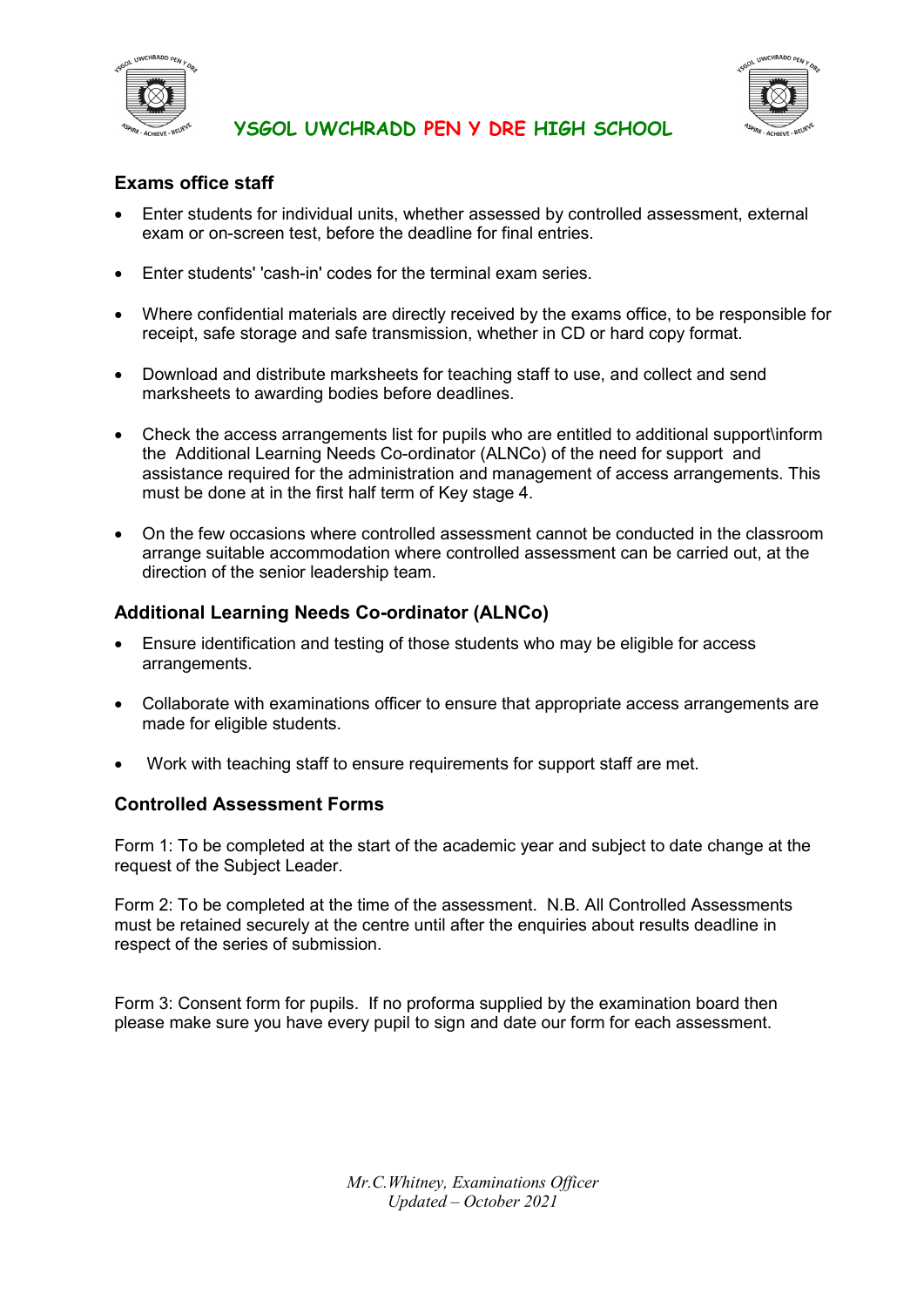



## **Controlled Assessment Application (Form 1)**

You should refer to your subject specification and the JCQ Instructions for Conducting Controlled Assessments.

| Teacher in Charge:                                                 |                              |                     |                                                                     |                                                                   |     |                                                                    |                           |                   |                    |
|--------------------------------------------------------------------|------------------------------|---------------------|---------------------------------------------------------------------|-------------------------------------------------------------------|-----|--------------------------------------------------------------------|---------------------------|-------------------|--------------------|
| Subject:                                                           |                              |                     |                                                                     |                                                                   |     |                                                                    |                           |                   |                    |
| Unit code & Weighting:                                             |                              |                     |                                                                     |                                                                   |     |                                                                    |                           |                   |                    |
| Classes:                                                           |                              |                     |                                                                     |                                                                   |     |                                                                    |                           |                   |                    |
| Register codes for all classes or list of<br>pupils:               |                              |                     |                                                                     |                                                                   |     |                                                                    |                           |                   |                    |
|                                                                    | Access Arrangements checked: |                     |                                                                     |                                                                   | Y/N |                                                                    |                           |                   |                    |
| <b>Planned Tasks</b>                                               |                              |                     |                                                                     |                                                                   |     |                                                                    |                           |                   |                    |
| <b>Board Set Task</b>                                              |                              |                     | Y/N<br>Electronic<br>Y/N<br><b>CD</b><br><b>Printed Form</b><br>Y/N |                                                                   |     | Other requirements                                                 |                           | <b>Time Limit</b> |                    |
| <b>Centre Set Tasks</b>                                            |                              |                     | Y/N                                                                 |                                                                   |     | Minimum Number of<br>Assessments according to<br>the specification |                           |                   |                    |
| Storage details of task assessment material<br>and students' work. |                              |                     |                                                                     |                                                                   |     |                                                                    |                           |                   |                    |
| No.                                                                | Date &<br>Time               | Level of<br>Control |                                                                     | Assessment<br>Task. Must be<br>current for year<br>of submission. |     | Teaching<br>Room                                                   | Arrangements<br>Confirmed | Form 2<br>Sent    | Form 2<br>Returned |
| $\mathbf 1$                                                        |                              |                     |                                                                     |                                                                   |     |                                                                    |                           |                   |                    |
| $\overline{2}$                                                     |                              |                     |                                                                     |                                                                   |     |                                                                    |                           |                   |                    |
| $\overline{3}$                                                     |                              |                     |                                                                     |                                                                   |     |                                                                    |                           |                   |                    |
| $\overline{4}$                                                     |                              |                     |                                                                     |                                                                   |     |                                                                    |                           |                   |                    |
| $\overline{5}$                                                     |                              |                     |                                                                     |                                                                   |     |                                                                    |                           |                   |                    |
| $\overline{6}$                                                     |                              |                     |                                                                     |                                                                   |     |                                                                    |                           |                   |                    |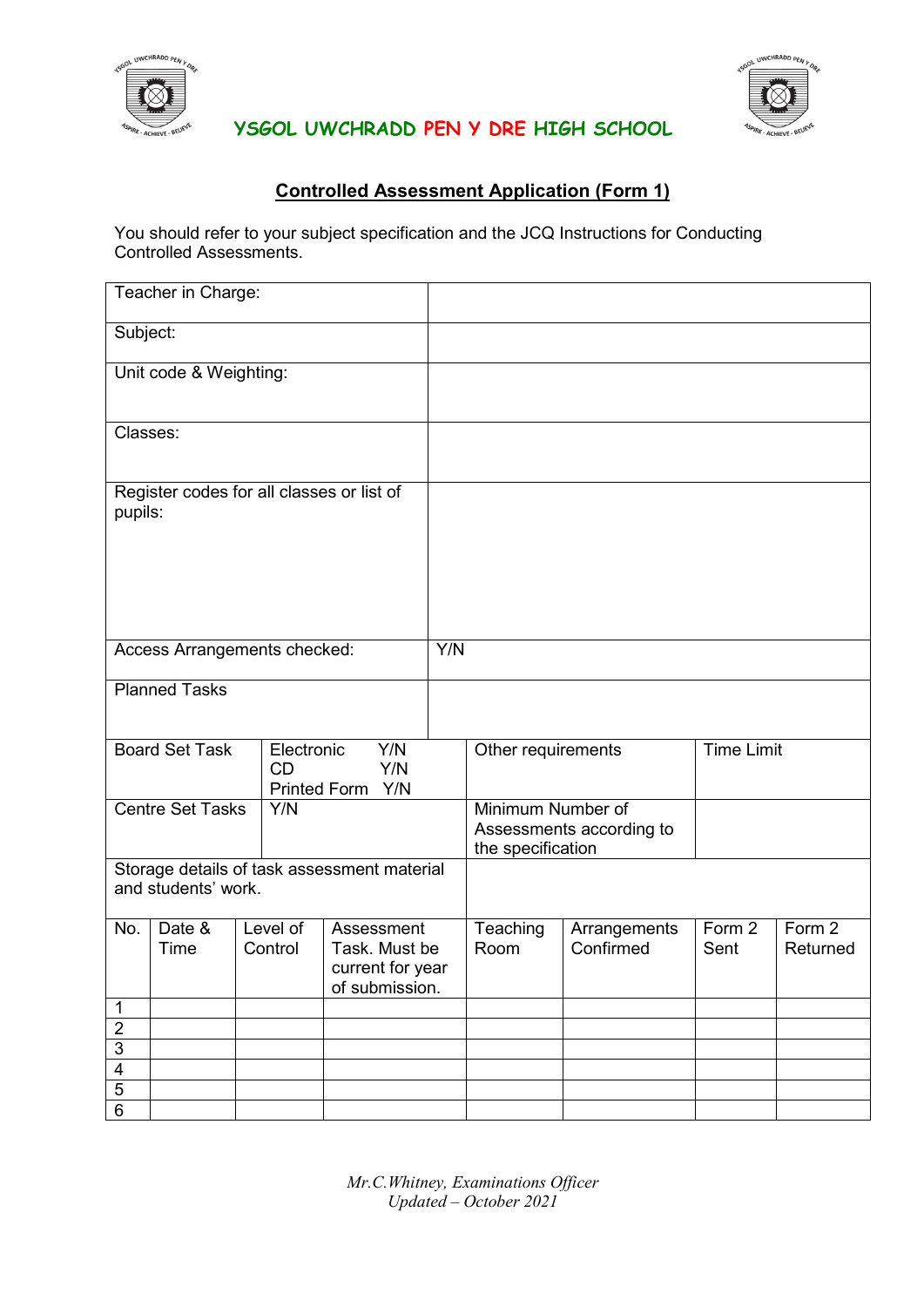



# **Record of Controlled Assessment (Form 2)**

| <b>Details</b>                                             | <b>Please Complete</b>                                                       | $\sqrt{}$ |
|------------------------------------------------------------|------------------------------------------------------------------------------|-----------|
| Date of Assessment                                         |                                                                              |           |
| Name of supervisor/s                                       |                                                                              |           |
| List of attendees/absentees                                |                                                                              |           |
| attached                                                   |                                                                              |           |
| Names of students who have                                 |                                                                              |           |
| <b>Access Arrangements/or</b>                              |                                                                              |           |
| identified in list                                         |                                                                              |           |
| <b>Start time</b>                                          |                                                                              |           |
| Finish time                                                |                                                                              |           |
| Duration                                                   |                                                                              |           |
| Relevant display material                                  | Y/N                                                                          |           |
| removed/covered                                            |                                                                              |           |
| Details of permitted resources                             | Y/N                                                                          |           |
| Computer/memory stick/mobile<br>phones checked. Electronic |                                                                              |           |
| storage checked.                                           |                                                                              |           |
| Presentation:                                              | Other:                                                                       |           |
|                                                            | Printouts/copies/charts/artefacts/photos/letters/videos                      |           |
| Y/N<br>Written - Black Ink                                 | recording or transcripts of interviews/witness statements                    |           |
| Y/N<br><b>Word Processed</b>                               | from supervising teachers to record what a candidate has                     |           |
|                                                            | demonstrated:                                                                |           |
|                                                            |                                                                              |           |
|                                                            | Details:                                                                     |           |
|                                                            |                                                                              |           |
|                                                            |                                                                              |           |
|                                                            |                                                                              |           |
| Consent form given to students<br>for this assessment.     | If video/photographs/images are being used informed                          |           |
|                                                            | consent from parents/carers/guardians MUST be obtained<br>(Subject Leaders). |           |
| Record of help and guidance                                | Y/N                                                                          |           |
| attached. Student diaries                                  |                                                                              |           |
| completed if required.                                     |                                                                              |           |
| Record of incidents attached.                              | Y/N                                                                          |           |
| Exams Officer notified if any                              | Y/N                                                                          |           |
| applications for Special                                   |                                                                              |           |
| consideration required.                                    |                                                                              |           |
| Candidate authentication forms                             | Y/N                                                                          |           |
| completed.                                                 |                                                                              |           |
| Centre declaration completed.                              | Y/N                                                                          |           |
| Deadline for submission to the                             |                                                                              |           |
| moderator.                                                 |                                                                              |           |
| Deadline for submission of                                 |                                                                              |           |
| marks to the Awarding Body.                                |                                                                              |           |

**Faculty: ……………………………………. Signed: ……………………………**